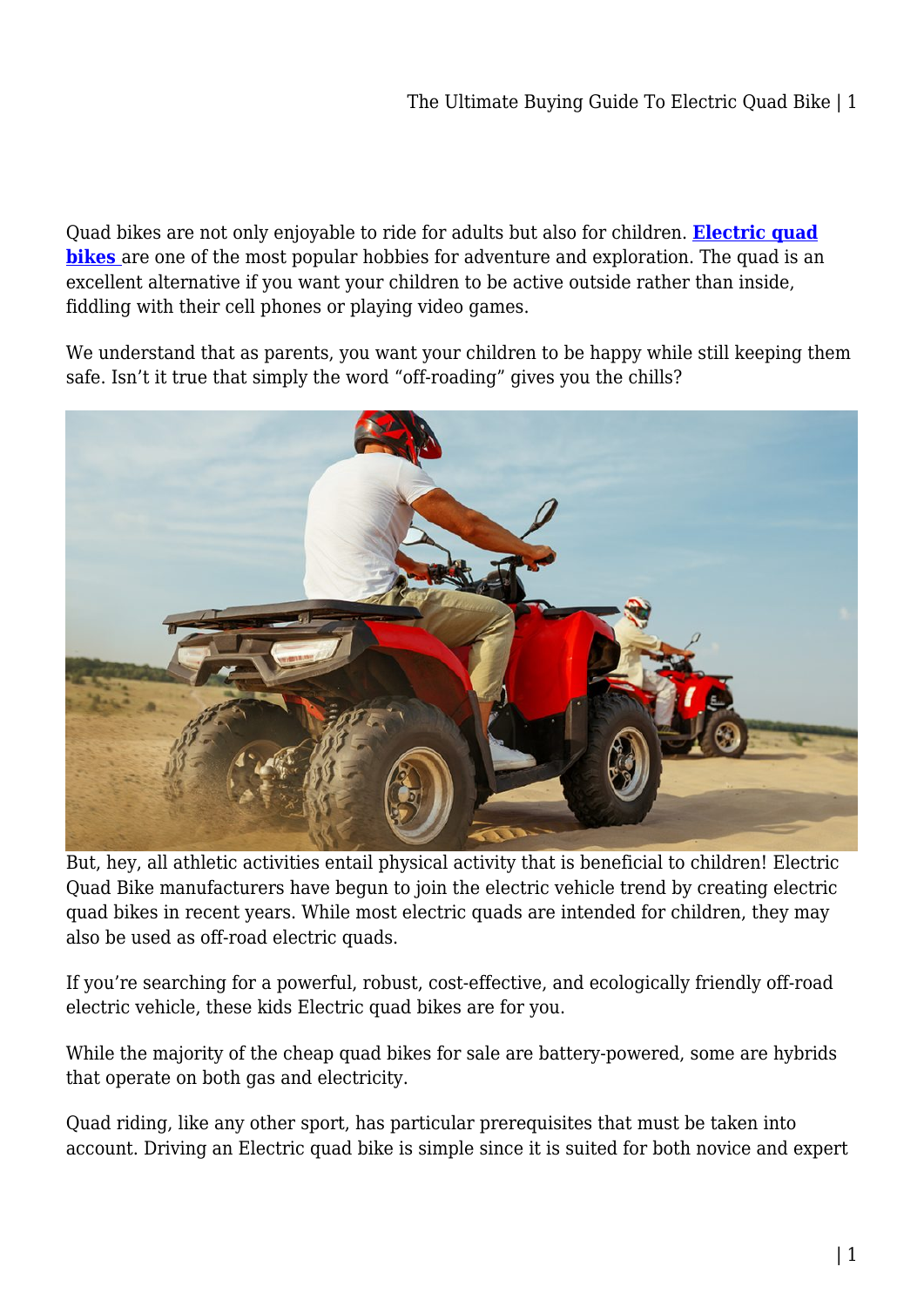riders, but parents should be aware that age suitability is an important consideration to avoid additional issues. Consider which kids are appropriate for your child's age.

# **Benefits Buying of Electric Quad Bike**

Electric quad bikes have a number of advantages over petrol-powered **[Kids quad bike](https://kidsrideoncar.com.au/quad-bike/)**, including the fact that they are available in a broad range of forms and sizes to suit your specific demands.



We've written this post to provide you with more information on the advantages of electric quads so you can understand what they're all about. So keep reading to see why a quad bike for kids is a good fit for your needs.

## **Lower Prices**

The costs of operating an Electric quad bike are significantly lower than those of petrolpowered ones. The decreased lifetime operating expenses of **[kids Electric quad bike](https://kidsrideoncar.com.au/)** will save you a lot of money because fueling and maintenance will be substantially less expensive. With kids electric cars, you have assured a high-performing quad that does not compromise on safety, allowing you to save money on your quad bike's operating costs.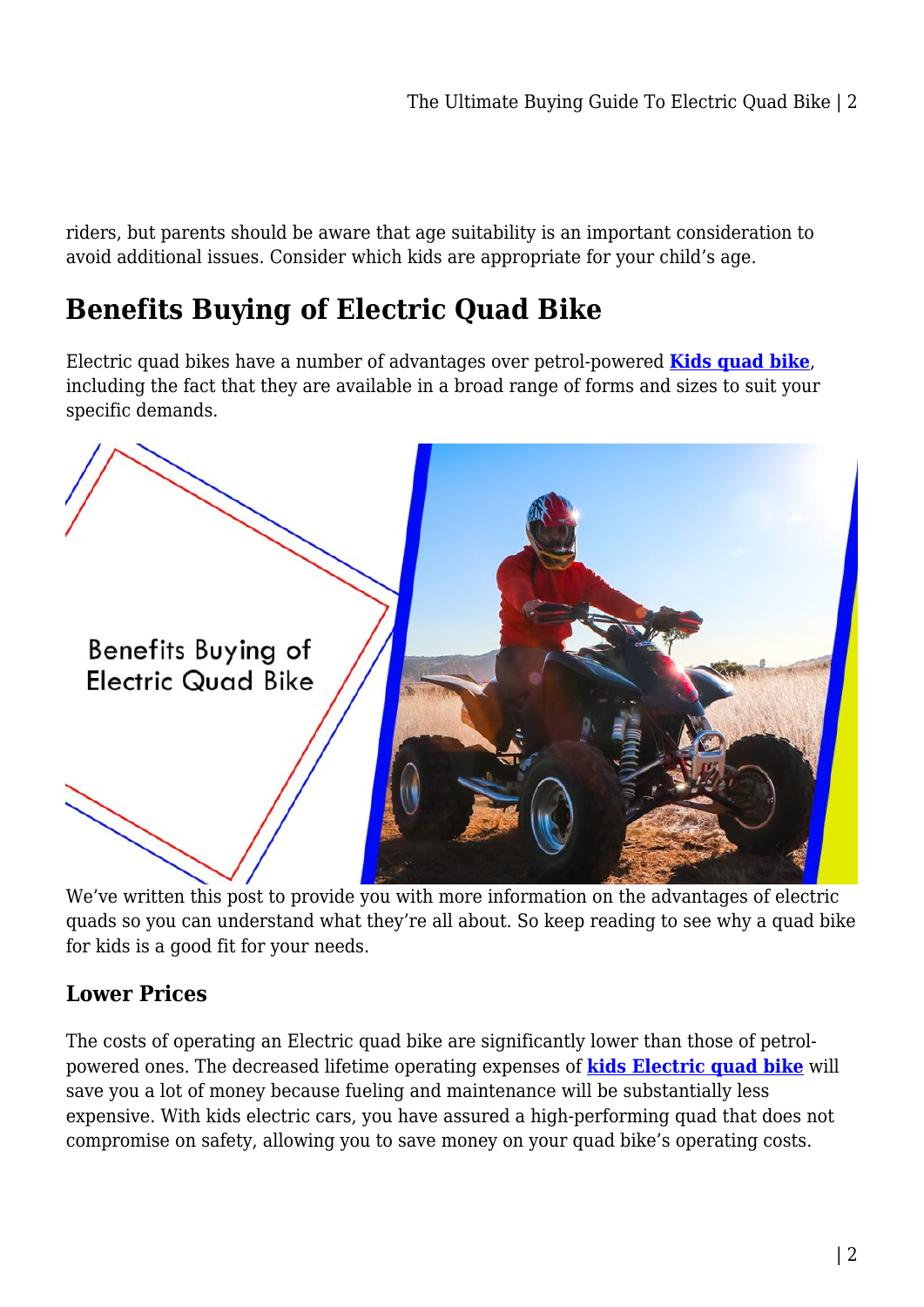### **Zero Emissions**

Kids Quad Bike fuelled by gasoline are frowned upon because they are destructive to the environment. Electric quad bikes, on the other hand, are a wonderful alternative because they are powered by lithium batteries, making them both less expensive to fuel and emitting fewer pollutants when in use.

## **Easy To Maintain**

Electric quads are easier to maintain than petrol-powered quads since their engines and operating systems are cleaner and more efficient. Cleaning petrol-powered quads are considerably more difficult. Therefore, it will take more time and take away from the fun of your quad bike. This means you'll have more time to enjoy your riding experience rather than wasting it cleaning and repairing your Kids Quad Bike.

## **Quieter Rides Are Available**

Electric Quad Bike is far quieter than traditional quad motorcycles. E-quads give a peaceful ride since they produce practically no engine or road noise, resulting in fewer noise complaints from people around you.

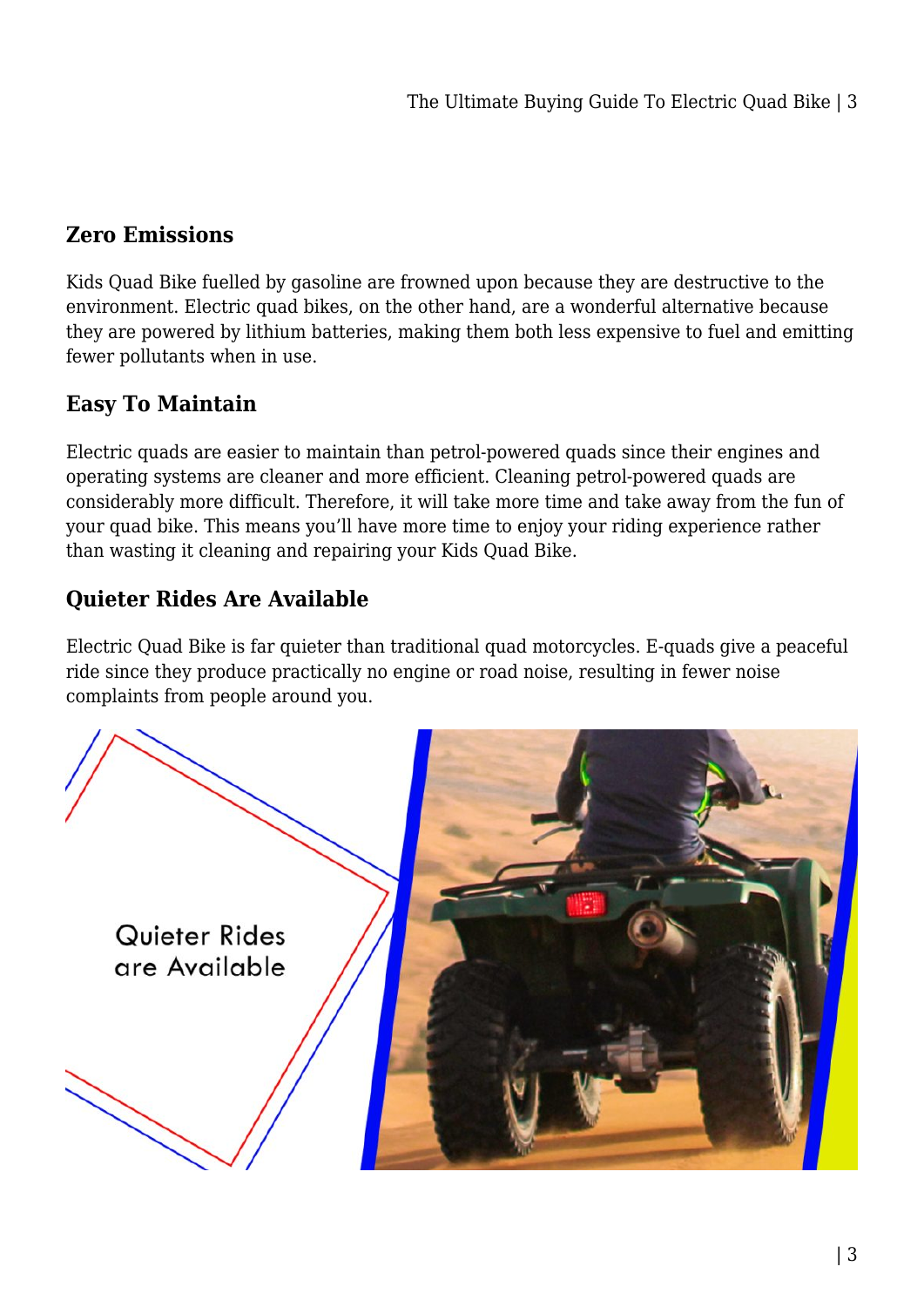These quads are also perfect for use on farms because the decreased sound output won't bother animals like lambs or horses.

### **Kids Friendly**

Because they are appropriate for smaller riders, electric quad bikes are a really childfriendly solution. **[kids car](https://kidsrideoncar.com.au/)** are easy to operate and charge, and they look like adult quads but have less power to keep your kids safe. Electric quad bikes also include speed limiters, so they can have a lot of fun while staying safe.

### **Torque In An Extremely Short Time**

Torque refers to the amount of rotational force that an engine can produce in kids electric cars, which is critical for hauling big loads or riding through slick or muddy terrain. Electric motors deliver maximum torque in a few seconds. Electric Quad Bike is significantly better suited to these roles than their petrol and diesel equivalents, whether carrying equipment around a farm or riding on harsher terrain.

## **Environmentally Conscious**

Being ecologically friendly is always a plus, and a **[quad bike for kids](https://kidsrideoncar.com.au/quad-bike/farm-quad-bike/125cc-farm/)** provides this as well. To begin with, you will avoid spilling gasoline or diesel on your property, which will assist to keep places cleaner and fume-free.

 You will not only save money on gasoline by riding an electric quad bike, but you will also preserve the environment by using an eco-friendly electric engine. If you have the necessary equipment, you may operate your quad bike for kids on solar power to help the environment even more.

# **Factor To Consider Before Buying Electric Quad Bike**

While there's no doubting that a ride on car for kids is much simpler to master than a kid's dirt bike, it's critical that novices select the appropriate bike. The good news is that because there are so many options on the market, every youngster has a decent chance of discovering the perfect quad bike.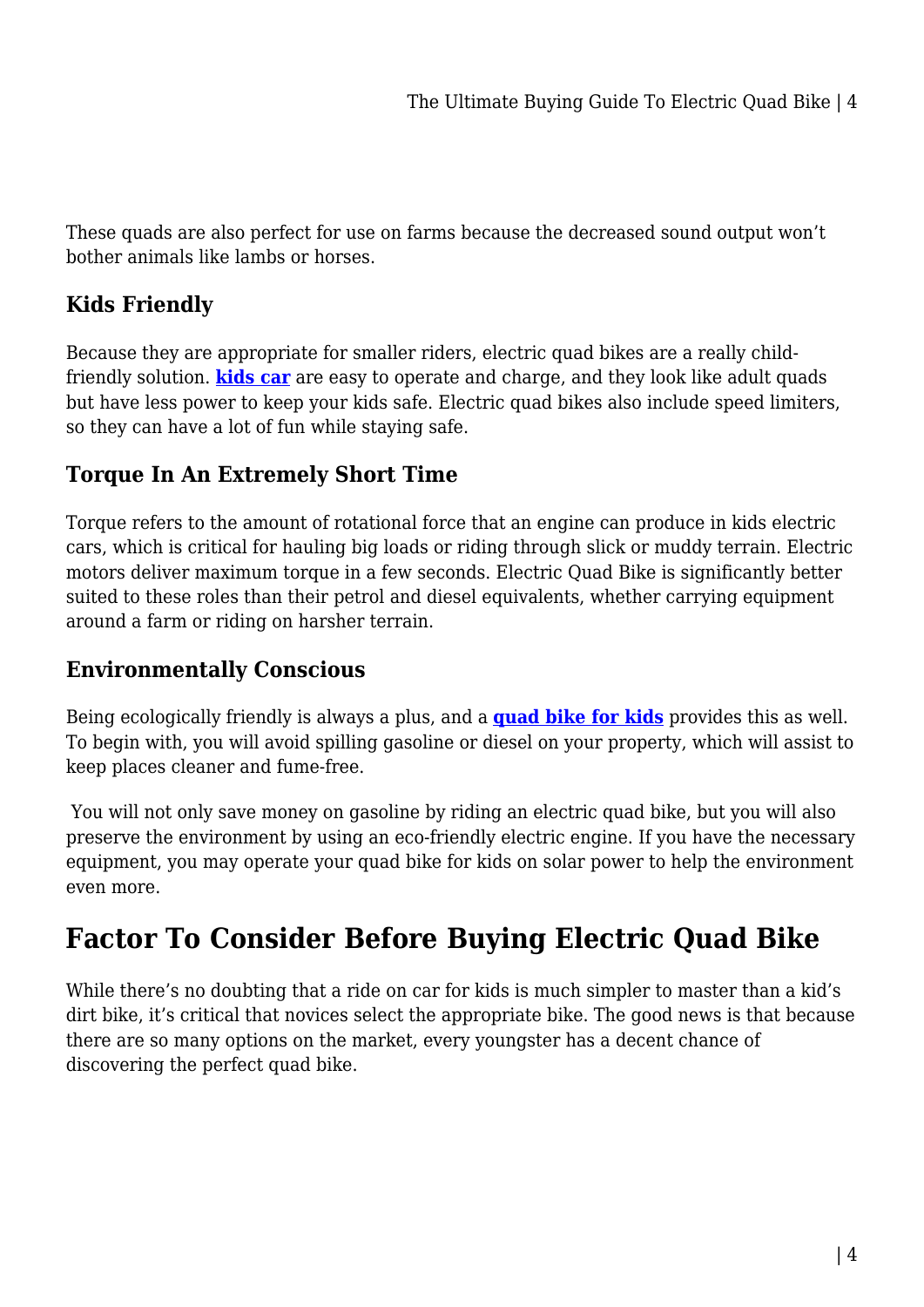

However, with so many various makes and models to choose from, it can be difficult to make a decision. With this in mind, we'll go over some of the most crucial elements to consider when buying a bike, as well as the information you'll want.

## **Choosing the Best Quad Bike Size**

When purchasing the first **[kids electric car](https://kidsrideoncar.com.au/)**, it is critical to select the appropriate size. While it may be tempting to buy the bike that will last the longest and allow your child to grow into it, safety must always come first.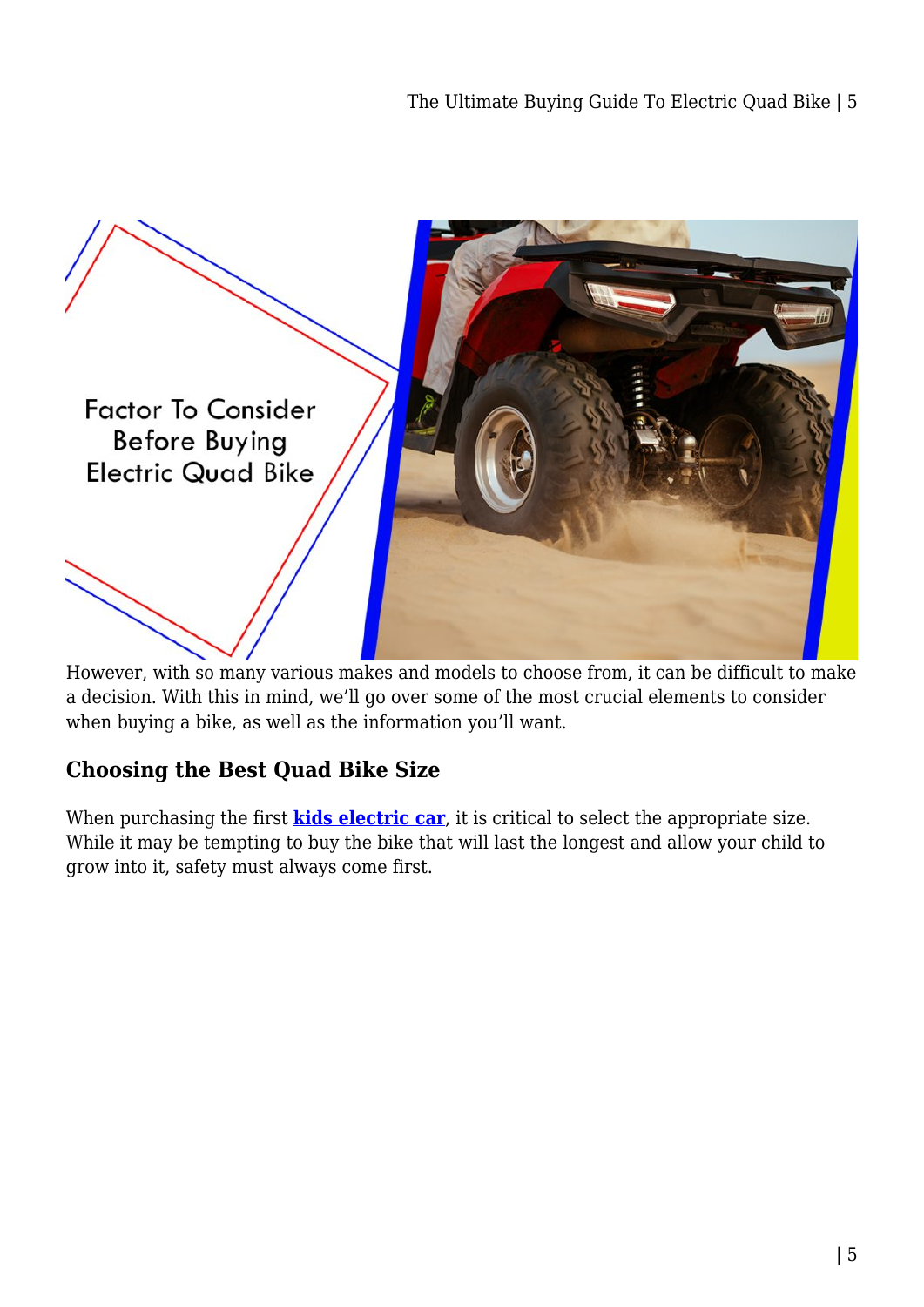

When it comes to the bike's size, a youngster should be able to reach the footpegs comfortably while sitting on it with a healthy bend in their knee.

Buying a ride on car for kids with pegs that a child's feet can barely reach might be risky since the youngster will not be as secure on the bike as they should be. Select a quad bike for kids that is both comfortable and secure.

The weight of your infant is also important. First and foremost, your youngster should not exceed the weight restriction of a specific quad bike. A youngster who is too hefty for a quad bike for kids will have an impact on the bike's performance and balance. A rider who is too light for a certain bike, on the other hand, may have difficulty managing it.

## **What kind of Quad Bike Should you Get?**

You should always select a lower-powered quad bike for a youngster or a beginner. A lower cc kids electric quad bike, for example, is perfect for young, novice riders.

Restricted speed is also necessary to improve safety. Depending on the child's age and expertise, certain kids car can be limited to different speed modes. So you should really get kids on car.